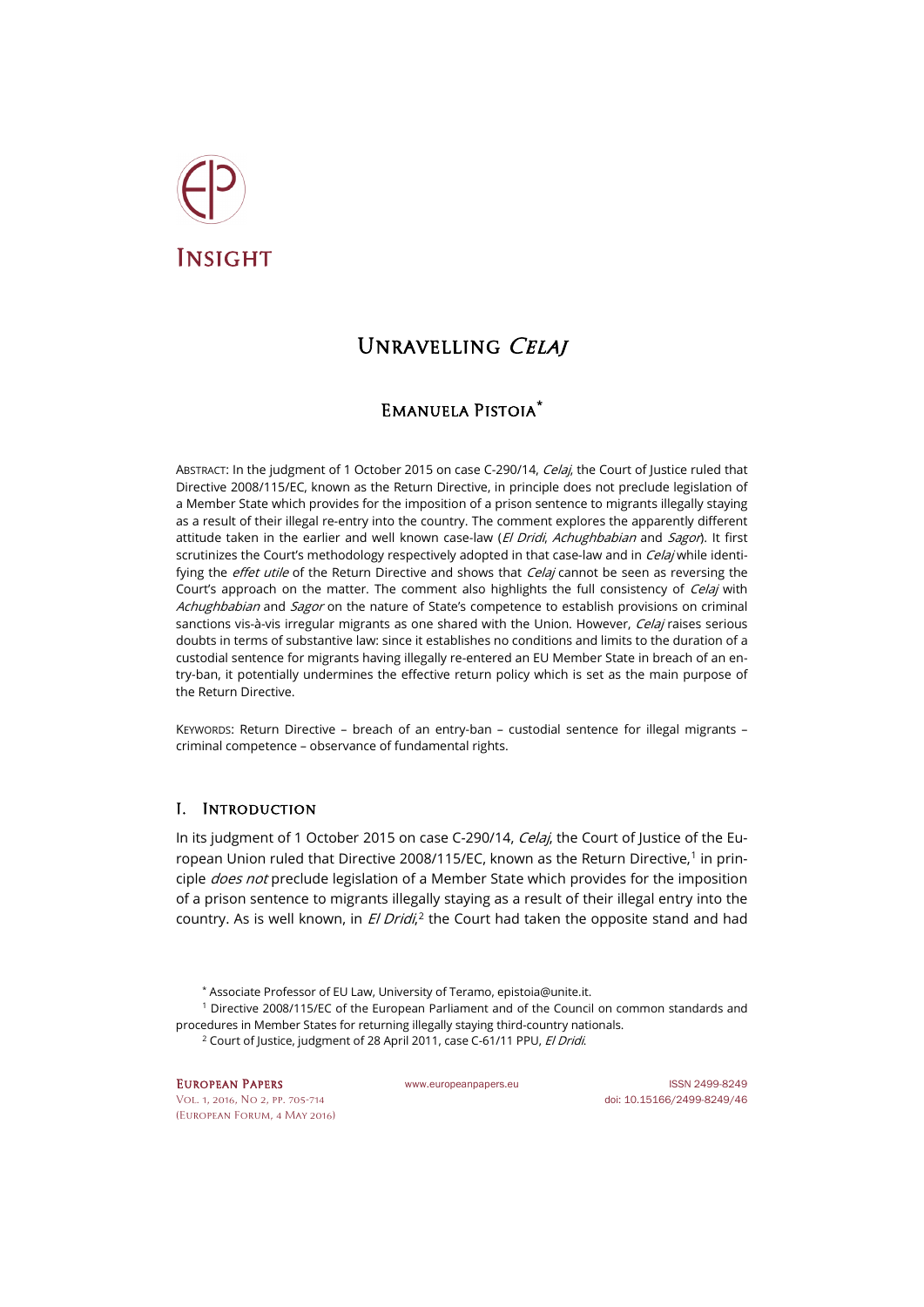followed on its own footsteps in two successive rulings (Achughbabian<sup>[3](#page-1-0)</sup> and Sagor<sup>[4](#page-1-1)</sup>). Ce*lai* is interesting precisely in connection with the different attitude of the Court.

Indeed, while the four cases are all about criminal sanctions involving deprivation of liberty for migrants in the process of being deported from EU Member States on account of their illegal stay, the circumstances of the case in *Celaj* are unprecedented: unlike in the previous cases, the applicant in the main proceedings is an illegal migrant who, after having returned to his home country as a result of an earlier deportation procedure in compliance with Directive 2008/115, re-entered the host country in breach of an entry-ban. In all of the four judgments the Court relied on *effet utile*, i.e. it ruled on the issue of the compatibility of domestic criminal sanctions with the purpose of Directive 2008/115, i.e. the actual return of illegal migrants. Accordingly, in *El Dridi, Achu*ghbabian and Sagor the relevant sanctions were believed to hinder the attainment of such purpose and to end up impeding the *effet utile* of the Directive; in *Celaj* they did not. The main reason given by the Court is precisely the difference in the circumstances of the case. What is more, the Court was keen on pointing out its faithfulness to its ear-lier case-law.<sup>[5](#page-1-2)</sup> Hence the following remarks will primarily focus on the said difference with a view to understand why *Celai* leaves the purpose of the Return Directive unaffected, unlike in the previous cases. This is a question worth asking, to say the least because the Advocate General recommended the opposite conclusion after considering the difference between *Celaj* and the earlier cases as irrelevant for the prompt return of irregular migrants which Directive 2008/115 is aimed at. $6$  A careful assessment of the Court's position in this connection obviously requires going through its consideration of the objectives of the Return Directive. This exercise will in turn lead to scrutinize the Court's methodology while identifying the *effet utile* of a piece of EU legislation in areas where Member States retain their competence, as is admittedly the case with respect to criminal policy against illegal migration. Ultimately, I shall make a few remarks on the actual consistency of the criminal sanction contested in the framework of national proceedings against Mr. Celaj and the purpose of the Return Directive as highlighted in  $E$ Dridi and subsequent rulings.

### II. THE PATH TO CELAJ: COMPARING THE COURT'S ASSESSMENT OF THE CIRcumstances of the case versus the objectives of the Return Directive in Celaj and El Dridi, Achughbabian, Sagor

<span id="page-1-2"></span><span id="page-1-1"></span><span id="page-1-0"></span>In *El Dridi*, the Court identified the objective of Directive 2008/115 as follows: "the establishment of an effective policy of removal and repatriation on illegally staying third-

<sup>&</sup>lt;sup>3</sup> Court of Justice, judgment of 6 December 2011, case C-329/11, Achughbabian.

<sup>4</sup> Court of Justice, judgment of 6 December 2012, case C-430/11, Sagor.

<sup>&</sup>lt;sup>5</sup> Court of Justice, judgment of 1 October 2015, case C-290/14, *Celaj*, paras 26 and 28.

<span id="page-1-3"></span><sup>&</sup>lt;sup>6</sup> Opinion of Advocate General M. Szpunar delivered on 28 April 2015, case C-290/14, Celaj.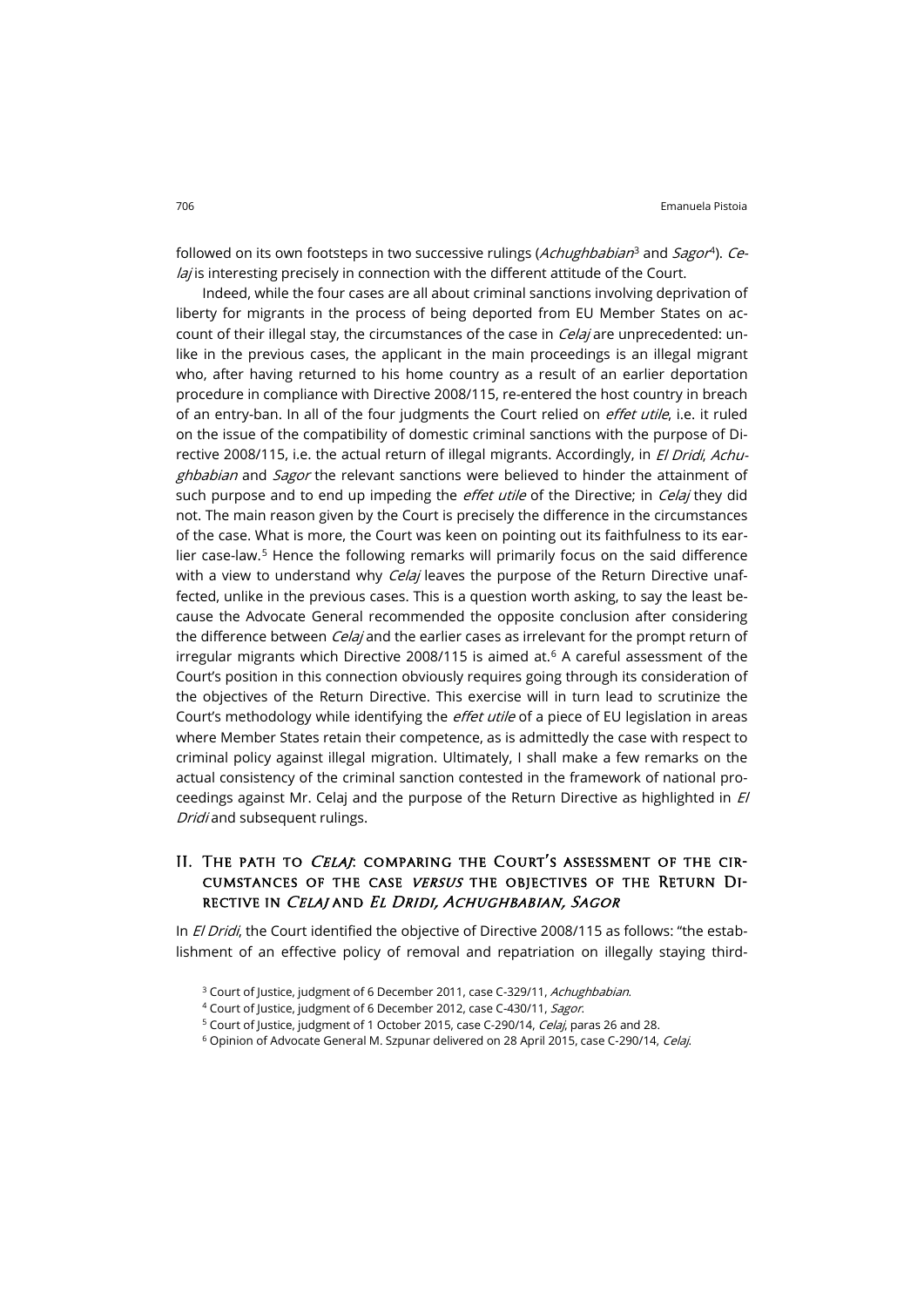country nationals".[7](#page-2-0) This phrasing mirrors recital 4 of the Directive, which in turn echoes the new wording of its legal basis, i.e. Arts 79, para. 1, and 2, lett. c), of the Treaty of the Functioning of the European Union (TFEU).<sup>[8](#page-2-1)</sup> The domestic legislation at stake in *El Dridi* laid down a custodial sentence for a third-country national who continued to illegally stay in the national territory after he had been notified an order to leave and the period granted in that order had expired. The Court easily concluded that such provision frustrated the quick and effective removal of illegal migrants: more in detail, according to the Court, should measures aimed at migrants' coercive deportation, in compliance with Art. 8, para. 4, prove unsuccessful, Member States are still committed to enforce a return decision, which is surely hindered by enforcing instead a custodial sentence on the sole ground of the alien having disobeyed a deportation order. Such a neat acknowledgment of the purpose of the Return Directive inspired the Advocate General in Celaj. Mr. Szpunar proved fully aware of the importance of the provision on an entry-ban for an illegal migrant who could not benefit from a period for voluntary departure since allegedly reluctant to leave the country or dangerous, $9$  or for having re-entered the same Member State despite being the addressee of an entry-ban; yet he believed that entryban to be ancillary, to the point that its own enforcement, including by means of a custodial sentence for those who breached it, can never jeopardize the Directive's main purpose.[10](#page-2-3)

In *Celaj*, despite reiterating in principle that a national legislation can never compromise the attainment of the purpose of a directive so as to deprive the latter of effec-tiveness,<sup>[11](#page-2-4)</sup> the Court did not carry out an assessment of the national criminal legislation vis-à-vis the overall purpose of Directive 2008/115. It merely considered the common standards and procedures set out thereby:<sup>[12](#page-2-5)</sup> as they had been applied already,<sup>[13](#page-2-6)</sup> they could not be undermined by the enforcement of a term of imprisonment due to the illegal re-entry in the territory of the State in breach of an entry-ban.

Such a narrow understanding of the concept of "purposes of a directive", in view of which the effectiveness of the latter should be ensured, is not new. Indeed, while obviously never reversing its interpretation of the overall objective of Directive 2008/115 as set out in El Dridi, in later judgements the Court had settled on that narrower approach.

<sup>7</sup> El Dridi, cit., para. 59.

<span id="page-2-1"></span><span id="page-2-0"></span><sup>8</sup> Directive 2008/115 was adopted on 16 December 2008, i.e. *before* the entry into force of the Treaty of Lisbon but *after* its finalization and signature, on the basis of Art. 63, para. 3 b) of the Treaty establishing the European Community (TEC). This provision, as amended, is now embedded in Art. 79, para. 2, lett. c), TFEU. Art. 79, para. 1, is also applicable as a general provision newly introduced by the Lisbon Treaty.

<span id="page-2-6"></span><span id="page-2-5"></span><span id="page-2-4"></span><span id="page-2-3"></span><span id="page-2-2"></span><sup>9</sup> At risk of absconding or his/her application for a residence permit proved manifestly unfounded or fraudulent or he/she constitutes a threat for public policy, public security or national security.

<sup>10</sup> Opinion of Advocate General M. Szpunar, cit., para. 57.

<sup>11</sup> Celaj, cit., para. 21.

12 /vi, cit., paras 26-27.

13 *Ivi*, cit., para. 27.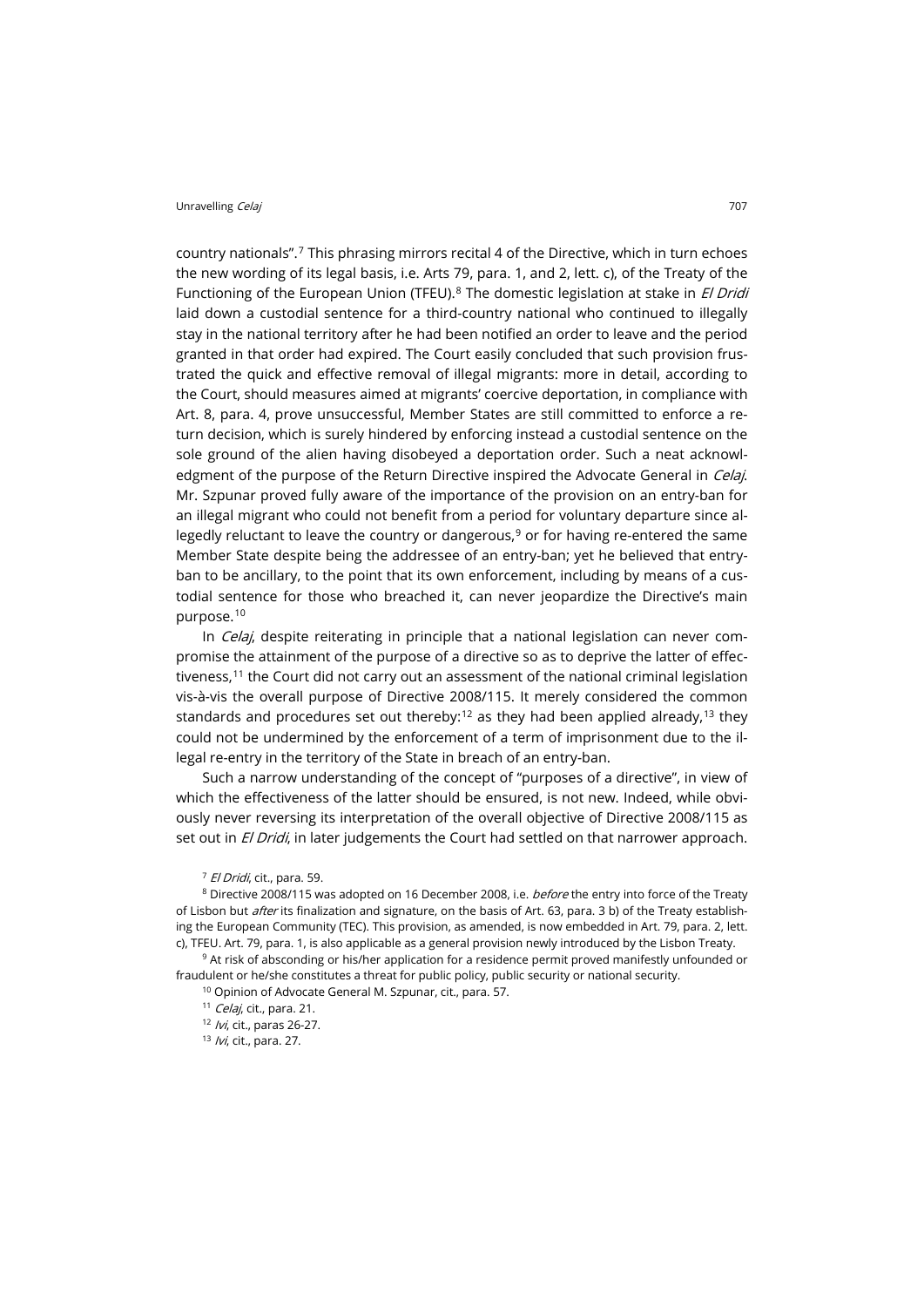Starting from *Achughbabian*, the focus of the Court's reasoning was precisely on the specific objectives of the "common standards and procedures" set out in Arts 6, 8, 15 and 16 respectively.<sup>[14](#page-3-0)</sup> That led it to preliminarily assess whether those provisions covered the situation in national proceedings. Subject to the positive outcome of his test, the relevant national legislation was in turn to be tested as to its compatibility with those Directive provisions.

In Achughbabian, the applicant was no longer entitled to voluntary departure since, after being served with an order to leave French territory within one month, he failed to comply with it and illegally stayed in France. Therefore, the situation of Mr. Achughbabian was covered by Art. 8, para. 1, of Directive 2008/115, which requires States to enforce a return decision by all necessary means.[15](#page-3-1) Such obligation would clearly be disregarded should national authorities enforce a sentence of one year's imprisonment according to a national criminal provision regarding foreign nationals who illegally en-tered or resided in France.<sup>[16](#page-3-2)</sup> Though not specifically requested by the referring judge, the Court further clarified its conclusion by pointing out that, instead, the said domestic provision – i.e. a custodial sentence on the sole ground of the illegal entry or stay in the Member State of a third-country national – could well be enforced *after* a return procedure was applied. The reason is clearly that then the situation of the alien would not be covered by any of "the common standards and procedures" set out in Directive 2008/115 and consequently the enforcement of a custodial sentence as laid down in domestic law could not compromise their proper application.

The applicant in *Sagor* was a street vendor who turned out to have entered Italy illegally and never have possessed a residence permit. Hence his situation was such as to require the application of a return procedure for which Directive 2008/115 sets out compulsory common standards and procedures. As for the two penalties applicable to Mr Sagor in accordance with national law, the Court found that a fine which may be replaced by an expulsion order was not liable to undermine the application of such com-mon standard and procedures<sup>[17](#page-3-3)</sup> whereas home detention was. As a result, the former penalty was deemed compatible with Directive 2008/115 and the latter was not. In close connection with the issue of the alternative fine/expulsion, the Court further acknowledged the compatibility with the Directive of a return decision to take the form of a criminal judgment and the removal referred to in Art. 8 to be carried out in the context of criminal proceedings. Moving from the assumption that "such an option is also not,

<span id="page-3-0"></span><sup>&</sup>lt;sup>14</sup> The difference between the broad approach taken in  $El Dridi$  and the narrower taken later is particularly clear in Sagor, cit., para. 32.

<sup>&</sup>lt;sup>15</sup> Achughbabian, cit., para. 35.

<span id="page-3-3"></span><span id="page-3-2"></span><span id="page-3-1"></span><sup>&</sup>lt;sup>16</sup> Art. L 621-1 of the Code de l'entrée et du séjour des étrangers et du droit d'asile (Ceseda) as quoted in Achughbabian, cit., para. 14.

<sup>&</sup>lt;sup>17</sup> Sagor, cit., especially paras 35-37.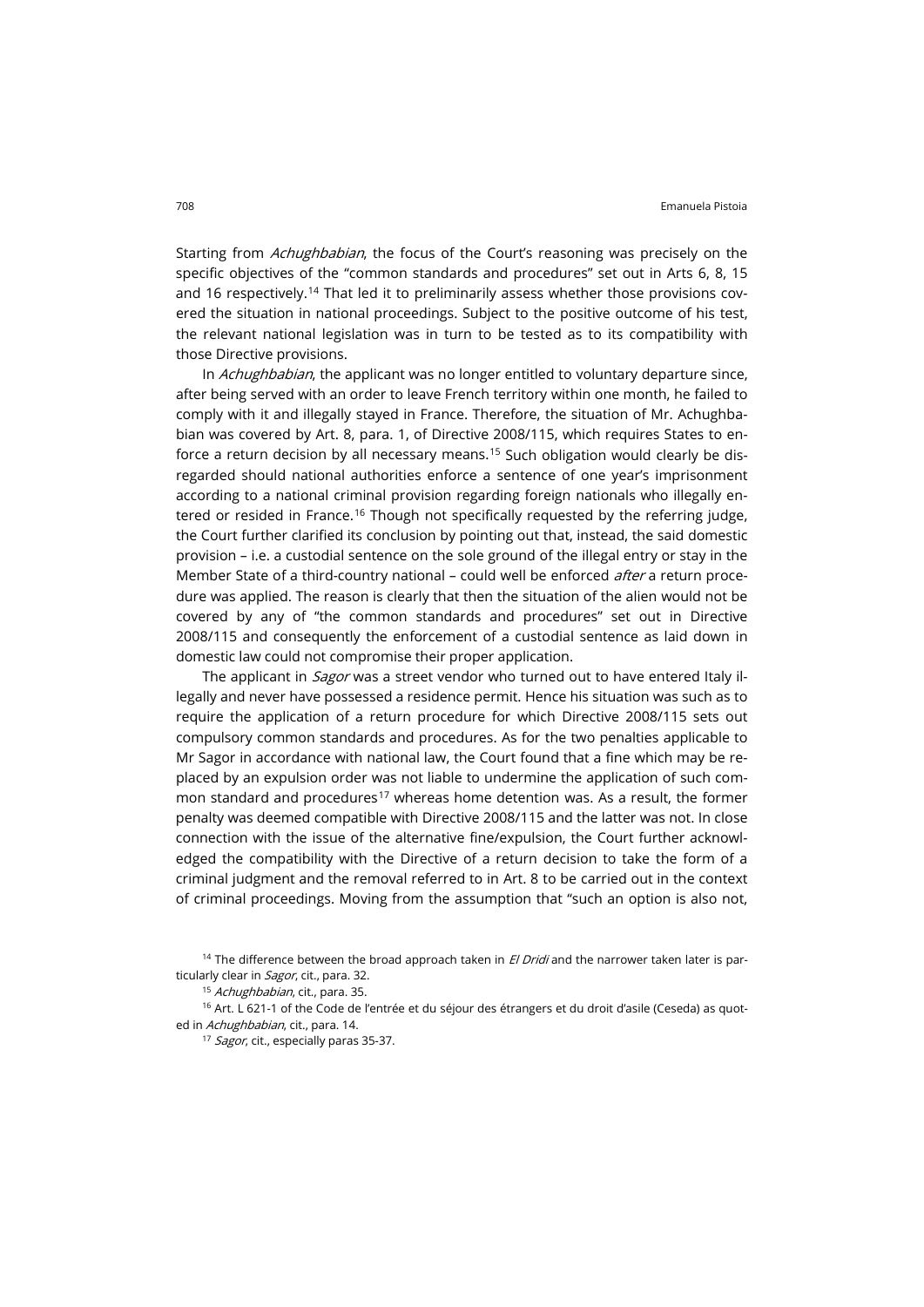in itself, prohibited by Directive 2008/115",<sup>[18](#page-4-0)</sup> the overall purpose of the Directive played no role here either: the Court conducted its assessment on the basis of specific provisions, namely Art. 8, paras 1 and 3, and Art. 7.

At a closer look, even in El Dridi the Court did not limit itself to rely on the overall purpose of Directive 2008/115. That was the main concern, but the compatibility of the relevant domestic provision specifically with Art. 8, para. 1, was also investigated.<sup>[19](#page-4-1)</sup>

In conclusion, Celaj cannot be seen as reversing the Court's approach to the effet utile of the Return Directive, not even in connection with penalties involving deprivation of liberty which previously had always been held as undermining it.

#### III. Leaving room to States' competence on imposing criminal sanctions on illegal immigrants

The above Section shows that, in *Celaj*, the *effet utile* is not evaluated in connection with the overall objective of Directive 2008/115 by itself, but with such objective as attained through the specific provisions applicable time by time. The Court's case-law on *effet* utile is too fragmented to undertake a thorough assessment of the consistency of such an approach with the usual attitude on *effet utile* in the framework of a comment focused on *Celaj*. Hence I should limit myself to note that the said approach proved to be more favourable to the Member States than the "traditional" methodology (contested domestic provision *versus* overall purpose of the relevant EU piece of legislation) and to make a few remarks on this point.

In general terms, in the case-law under discussion the Court has been generous visà-vis domestic legislation to the maximum extent possible. Despite repeatedly ruling against the compatibility of domestic criminal sanctions with Directive 2008/115, the Court has constantly made an effort to point out what room was left for domestic legislation, so that the finding in *Celaj* proved perfectly predictable at the time of *Achughbabian* already.<sup>[20](#page-4-2)</sup> Moreover, in *Sagor* the Court refused to declare that an expulsion order in the form of a criminal judgment is incompatible with Art. 7, on the obligation of States to grant the illegal migrant concerned a period for voluntary departure. Yet, as noted by the Commission, to pass an expulsion order in the context of criminal proceedings typically precludes such a possibility: at least that was the case for the relevant domestic provisions.[21](#page-4-3) Still, the Court maintained that a case-by-case assessment was required and that this was a task for national judges.[22](#page-4-4)

<span id="page-4-4"></span><span id="page-4-3"></span><span id="page-4-2"></span><span id="page-4-1"></span><span id="page-4-0"></span> $20$  R. RAFFAELLI, Case Note: the Achughbabian case. Impact of the return directive on national criminal [legislation](http://www.penalecontemporaneo.it/foto/35692012_1_DPC_TRIMESTRALE.pdf#page=182&view=Fit), in Diritto penale contemporaneo[, www.penalecontemporaneo.it,](http://www.penalecontemporaneo.it/) 2012, p. 182.

<sup>21</sup> Sagor, cit., paras 39-40.

<sup>22</sup> /vi, para. 41.

<sup>18 /</sup>vi, para. 38.

<sup>&</sup>lt;sup>19</sup> El Dridi, cit., para. 59.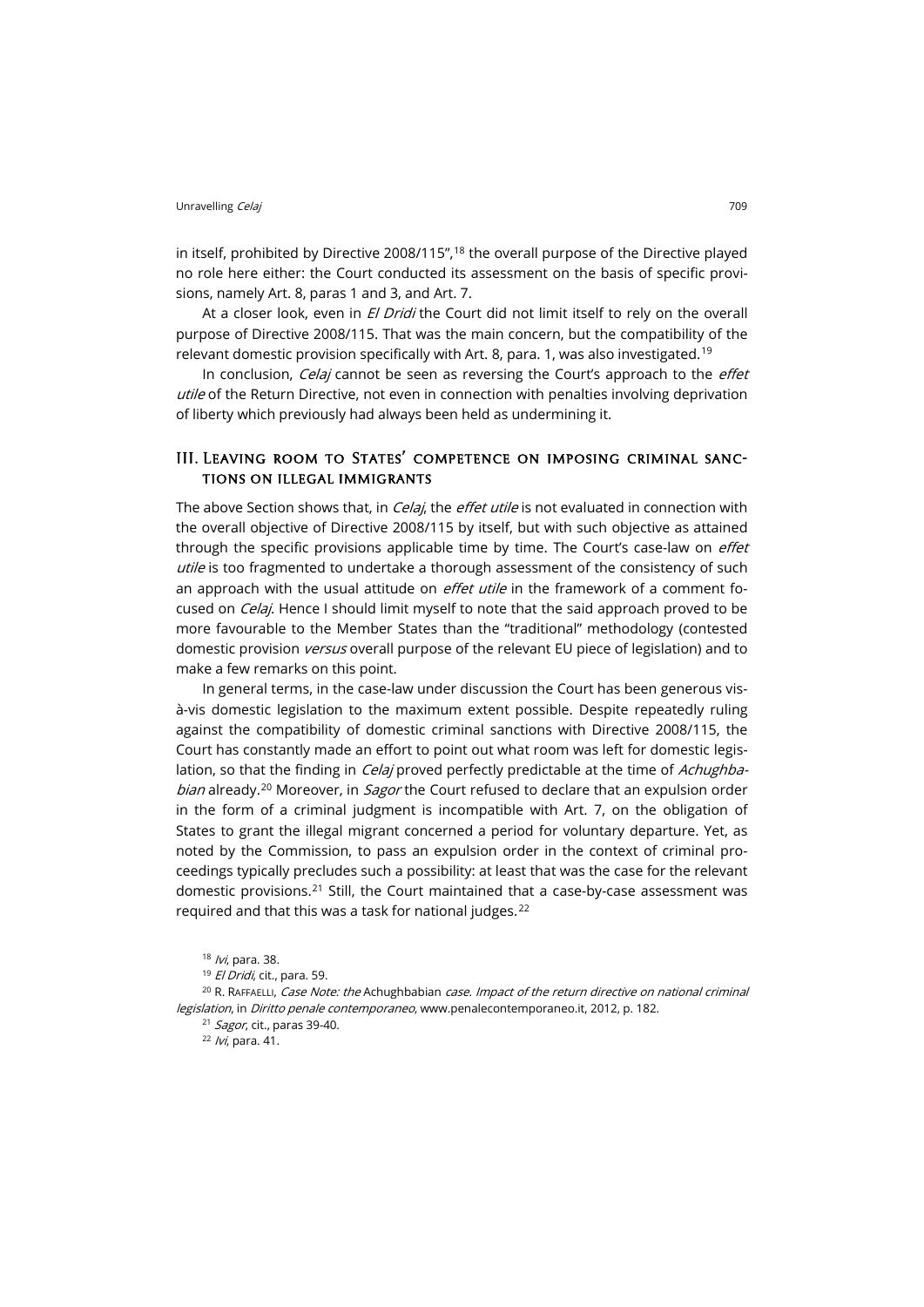The above remarks lead me to consider what kind of domestic competence was at hand, in an attempt to draw conclusions on the relation between the methodology used by the Court to identify the incompatibility between EU law and domestic legislation on ground of the *effet utile* and of the nature of the State's competence to pass such legislation.

Domestic criminal sanctions against illegal migrants on ground of their illegal entry or stay in a Member State surely covers an area where no EU provision is directly applicable, as reflected by the use of *effet utile* itself: as the Court neatly explains in all of the abovementioned rulings, the latter applies as long as no direct contrast between EU and domestic legislation can be identified; in turn, such a direct contrast is capable of materializing insofar as a domestic and an EU provision overlap or otherwise deal with the same situation.<sup>[23](#page-5-0)</sup> The Court also pointed out that criminal sanctions belong to States' competence: as to what kind of competence – whether exclusive, i.e. pertaining to an area where the principle of conferral is not operational, or shared with the Union, it seems to me that from El Dridi to Celaj a major change occurred in the Court's understanding of the matter. In El Dridi, the Court openly considered State's criminal law competence as exclusive.<sup>[24](#page-5-1)</sup> on the basis of the long-lasting idea that it should be distinct from any other policies of the Union and that, unlike the corresponding substantive law in a certain area, it exclusively belonged to Member States. $25$  The Court has been repeating this mantra in multiple cases since the *Casati* ruling of 1981<sup>[26](#page-5-3)</sup> and reiterated it in *El Dridi*: "[i]n principle criminal legislation and the rules of criminal procedure are matters for which the Member States are responsible".<sup>[27](#page-5-4)</sup> Exclusive competence of Member States has obviously never meant absolute freedom to regulate the matter: the relevant domestic legislation cannot prevent the *effet utile* of EU law, which occurs whenever domestic legislation has such a content as to frustrate the purpose of the relevant EU provisions. However, since Achughbabian the Court put the mantra aside and instead seemed to refer to State's competence to establish provisions on criminal sanctions vis-à-vis irregular migrants as one *shared* with the Union.<sup>[28](#page-5-5)</sup> In Achughbabian, Sagor and Celaj State's competence to criminalize the illegal entry, stay or re-entry of a third-country national in national territory, is acknowledged to be a consequence of the

<span id="page-5-0"></span><sup>23</sup> The fact that Directive 2008/115 does not forbid criminal sanctions like those relevant in national proceedings is highlighted in Achughbabian, cit., paras 28 and 32; in Sagor, cit., para. 31; in Celaj, cit., para. 20.

<sup>24</sup> El Dridi, cit., para. 53.

<span id="page-5-5"></span><span id="page-5-4"></span><span id="page-5-3"></span><span id="page-5-2"></span><span id="page-5-1"></span><sup>25</sup> A recent overview of this point is in S. MONTALDO, *I limiti della cooperazione in materia penale* nell'Unione europea, Napoli: Editoriale scientifica, 2015, pp. 25-36. Following the establishment of the EU, criminal matters were placed in the Third Pillar, the relevant issue then being the division of competences between two pillars of the Union: ivi, pp. 76-85.

<sup>26</sup> Court of Justice, judgment of 11 November 1981, case 203/80, *Casati*, para. 27.

<sup>27</sup> El Dridi, cit., para. 53.

<sup>28</sup> Achughbabian, cit., para. 28; Sagor, cit., para. 31; Celaj, cit., para. 20.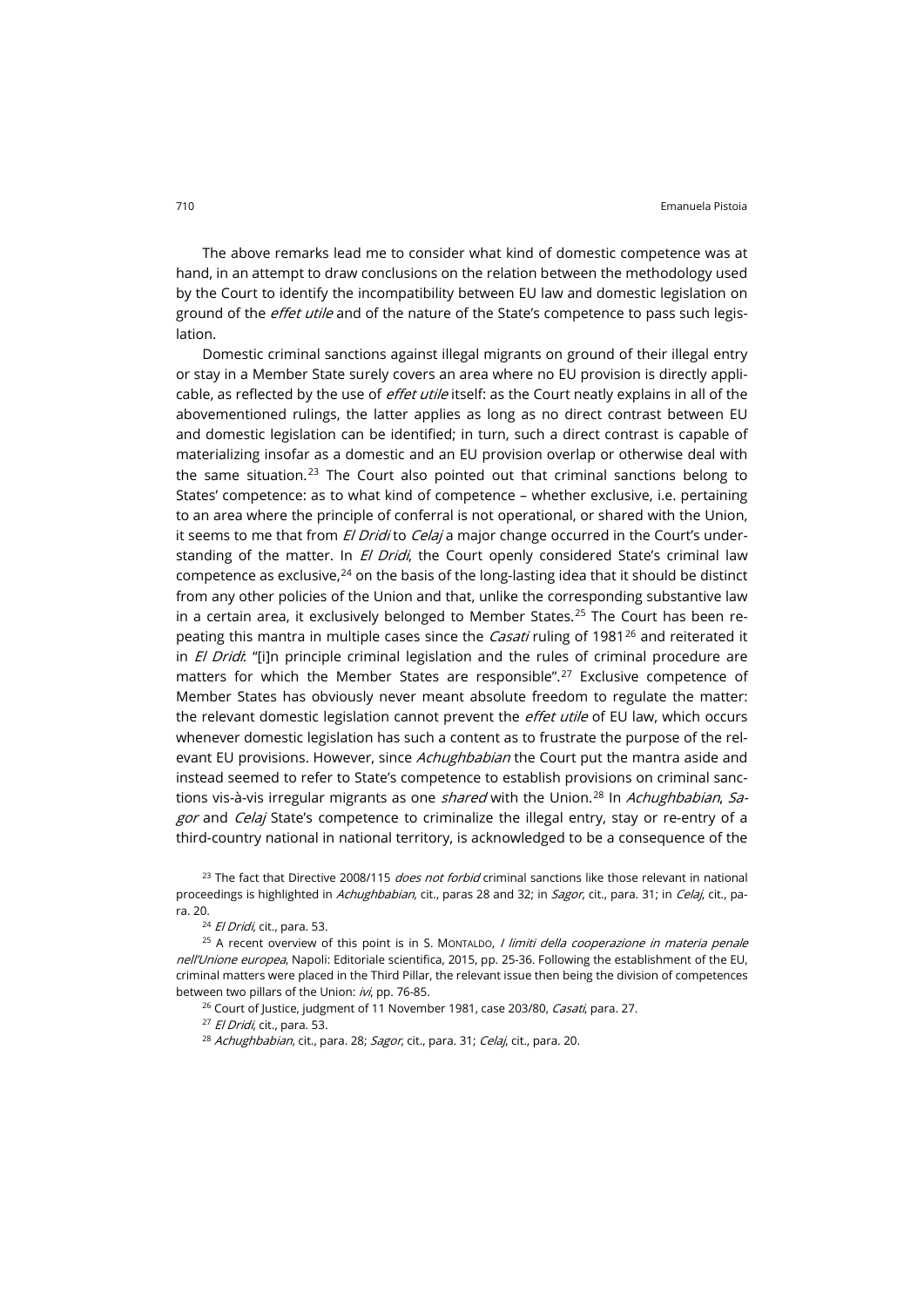fact that "Directive 2008/115 concerns only the return of illegally staying third country nationals and is thus not designed to harmonise in their entirety Member State rules on the stay of foreign nationals".[29](#page-6-0) In other words, competence does not exclusively belong to States in principle, but because EU law left room to them, as is the idea of shared competence in accordance with Art. 2, para. 2, TFEU.

It is remarkable that, in this way, the Court seemingly put an end to the traditional idea that criminal law is a self-standing area of competence. Such a new perspective is indeed well grounded on several arguments. To limit myself to those arising from the Treaty of Lisbon, Art. 83, para. 2, TFEU allows the Union to establish minimum rules on the definition and criminal offences and sanctions in whatever areas have already been subject to harmonisation measures at the EU level.<sup>[30](#page-6-1)</sup> Since a major obstacle to a Union's criminal law competence has often been identified in the minor role of the European Parliament in the decision-making process, such an obstacle was removed as a result of the extension of the ordinary legislative procedure to Art. 83.

As to the methodology for ascertaining the extent of the Union's pre-emption of States' action in the relevant area of shared competence, it is worth noting that the Court did not deem sufficient that an EU piece of legislation was existing already to rule out any domestic provision in the same area, along the lines of a field pre-emption. In accordance with Protocol 25, the actual content of Directive 2008/115, i.e. the fact that it was not to achieve the harmonisation of States' legislation in the whole of the relevant area, was key. $31$  Beyond Protocol 25, the Court's approach seems very much justified by the applicable legal basis: "illegal immigration and unauthorised residence, including removal and repatriation of persons residing without authorisation" is too wide to reasonably consider that to take *any* measure on the Union side can pre-empt States from passing *any* piece of legislation in the area. Yet, the Court did not go so far as to state that the Return Directive *does pre-empt* State competence to the extent that it does not actually leaves room to it. Instead, the idea emerging from the Court's language seems to be that, regardless to its content, the Directive by itself fills the room available in a certain sub-area in its entirety. In other words, to criminalize illegal stay or entry still falls within the remit of Member States since Directive 2008/115 only covers the return of illegal migrants, i.e. a different subject-matter within the broad area of illegal immigration (or, to put it with the words of the Court, the stay of foreign nationals). This can be labelled "a soft field pre-emption" and reflects a restrictive interpretation of Art. 2,

<span id="page-6-0"></span><sup>29</sup> Quote from *Celaj*, cit., para. 20. A similar language is in *Achughbabian*, cit., para. 28 and *Sagor*, cit., para. 31.

<span id="page-6-1"></span>30 S. MONTALDO, La competenza dell'Unione europea ad adottare norme di diritto penale ex Art. 83, par. 2, TFUE e sue possibili applicazioni, in Studi sull'integrazione europea, 2013, p. 101 et seq.

<span id="page-6-2"></span><sup>31</sup> The necessity to rely on the actual content of EU secondary law to understand the extent of State competence in areas of shared competences is underlined in P. CRAIG, Competence: Clarity, Conferral, Containment and Consideration, in European Law Review, 2004, pp. 334-335.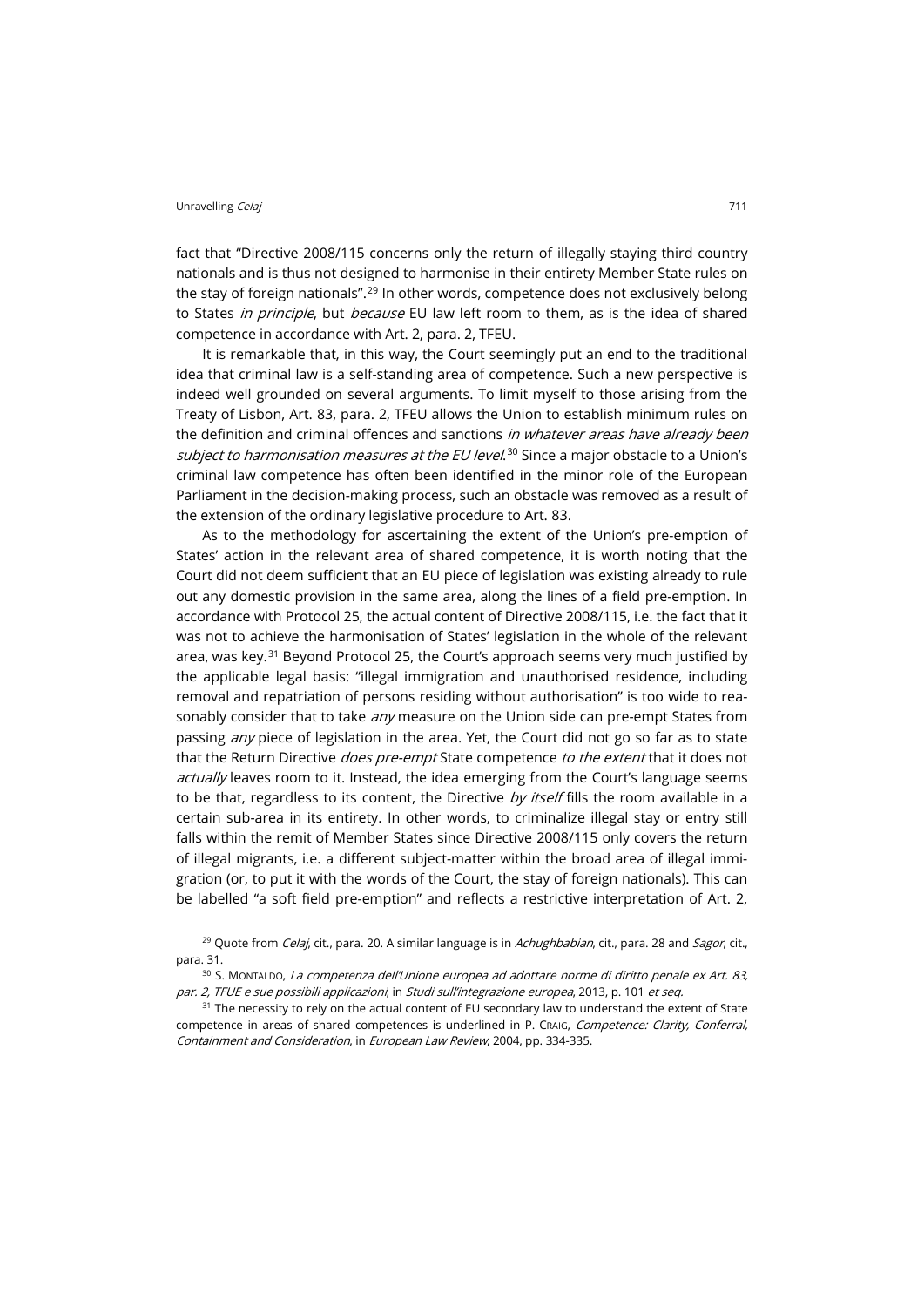para. 2, TFEU and Protocol 25 with regard to the room available to State legislation in areas of shared competence.<sup>[32](#page-7-0)</sup> Against this background, the abovementioned restrictive application of the principle of effectiveness is an interesting counterbalance.

#### IV. Beyond methodology: Celaj as an attempted sabotage of the Return Directive?

On a different note, to hold it decisive that an illegally staying third country national in the position of Mr. Celaj is one to whom the common standards and procedures laid down in Directive 2008/115 had been applied already, could be flawless in terms of methodology, yet it raises serious doubts in terms of substantive law. The main one is about the law applicable to illegal migrants in a similar situation: given that, unlike the other irregular migrants, they can serve a custodial sentence on the sole ground of their illegal entry or stay into the territory of a Member State, the question arises as to what extent they are subject to the abovementioned standards and procedures.

As a matter of fact, even with regard to those who re-entered the territory of a Member State in breach of an entry-ban a term of imprisonment *does delay* their repatriation and hence it *does weaken* the Union's "effective return policy". Indeed, the legacy of  $El Dridi$  is that the Return Directive is all about such a policy.<sup>[33](#page-7-1)</sup> That was the reason for the referring judge to trigger proceedings for a preliminary ruling in *Celai*: he believed that the custodial sentence laid down in domestic legislation was as incompatible with such a policy, which is embedded in the Return Directive, as those challenged in  $E$ Dridi and in Achughbabian.<sup>[34](#page-7-2)</sup> The Advocate General steadily placed Celaj in the frame-work of that policy, too:<sup>[35](#page-7-3)</sup> he argued against a different treatment of illegal migrants in the position of the applicant on the ground that he deemed Directive 2008/115 to aim at bringing an illegal stay to an end more than preventing it.<sup>[36](#page-7-4)</sup> In other words, as a matter of fact in connection with migrants who re-entered a EU Member State in disregard

<span id="page-7-0"></span>32 According to A. ARENA, Il principio della preemption in diritto dell'Unione europea, Napoli: Editoriale scientifica, 2013, pp. 112-113, Art. 2, para. 2, TFEU and Protocol 25 do not favour field preemption.

<span id="page-7-1"></span>33 Celaj has been heavily criticized since based on a difference with the previous cases which is deemed irrelevant with regard to the purpose of the Return Directive as established thereby: I. MAJCHER, [The CJEU's Ruling in Celaj: Criminal penalties, entry bans and the Returns Directive,](http://eulawanalysis.blogspot.it/2015/10/the-cjeus-ruling-in-celaj-criminal.html) in EU Law Analysis, [eulawanalysis.blogspot.it;](http://eulawanalysis.blogspot.it/) L. MASERA, La Corte di giustizia UE dichiara il delitto di illecito reingresso dello straniero espulso (Art. [13 co. 13 TU imm.\) conforme alla direttiva rimpatri \(2008/115/CE\)](http://www.penalecontemporaneo.it/area/3-/26-/-/4190-la_corte_di_giustizia_ue_dichiara_il_delitto_di_illecito_reingresso_dello_straniero_espulso__art__13_co__13_tu_imm___conforme_alla_direttiva_rimpatri__2008_115_ce/), in Diritto penale contemporaneo, [www.penalecontemporaneo.it,](http://www.penalecontemporaneo.it/) paras 9-10. On the "effective return policy" as the core of El Dridi, Achughbabian and Sagor see especially C. FAVILLI, L'attuazione in Italia della direttiva rimpatri: dall'inerzia all'urgenza con scarsa cooperazione, in Rivista di diritto internazionale, 2011, p. 708 et seq.; F. SPITALERI, L'interpretazione della direttiva rimpatri tra efficienza del sistema e tutela dei diritti dello straniero, in Diritto, immigrazione e citadinanza, 2013, p. 19 et seq.

<span id="page-7-2"></span>34 Opinion of Advocate General M. Szpunar, cit., para. 47.

35 *Ivi*, paras 28-30.

<span id="page-7-4"></span><span id="page-7-3"></span>36 /vi, para. 57.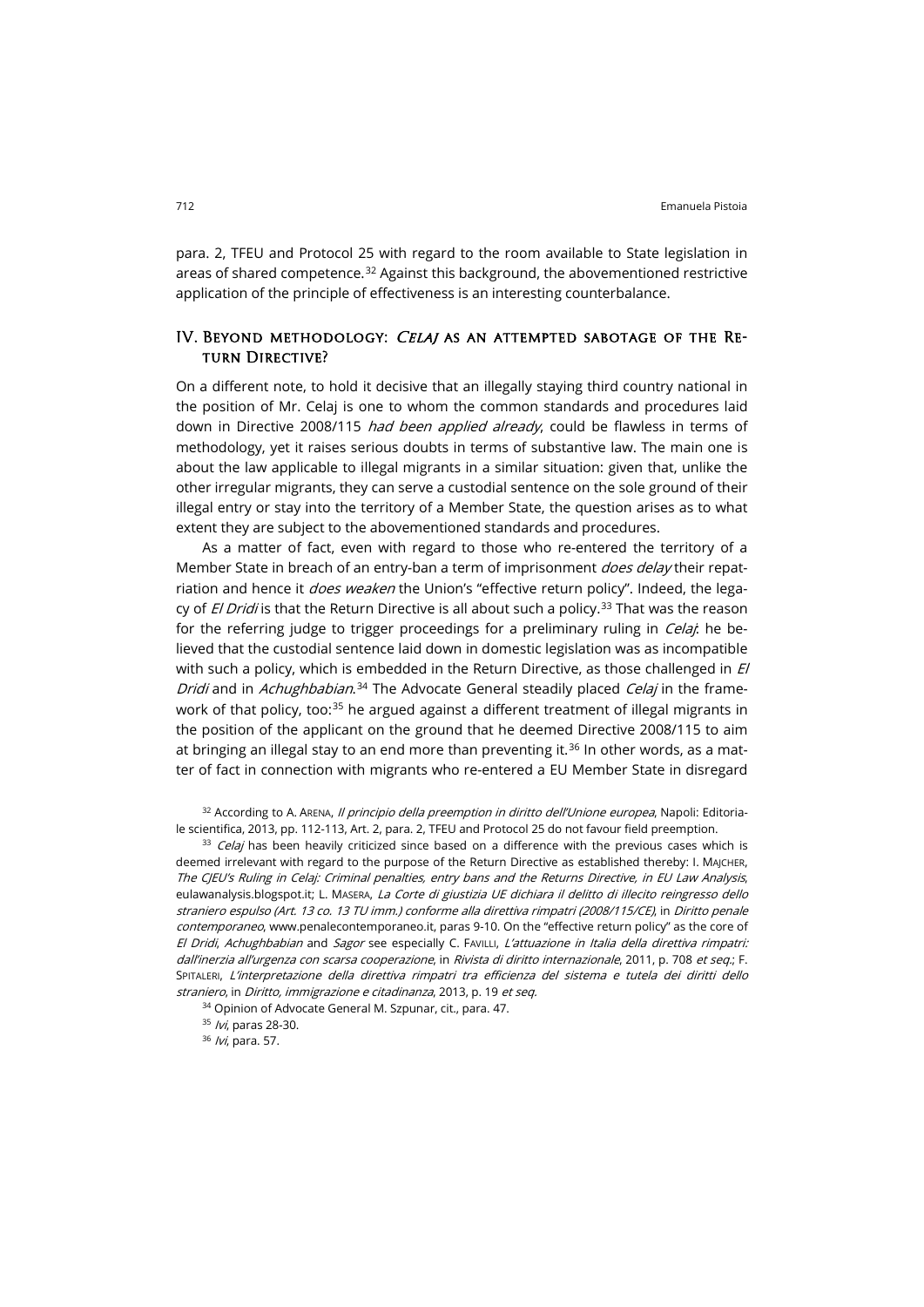to an entry-ban the Court *ignored the effective return policy* implemented through Directive 2008/115.

Hence the doubt that the return procedure laid down in Arts 6, 7, 8, 11, 15 and 16, should *not* be applicable to those migrants.

For the sake of clarity, the Court did not truly take a stand on the point, although the statement on the common provision and standards laid down in Directive 2008/115 having been applied already sounds so ambiguous that it might well be regarded as an obiter dictum. All the more so since the applicant was by no means placed within the scope of Art. 6, on the issuance of a return decision vis-à-vis *any* third-country national staying illegally on State territory. Nor was the purpose of the Directive, as identified in the previous rulings, established as a condition or limit for the custodial sentence imposed on an illegal migrant, who acted in breach of an entry-ban, to be in compliance with the Directive itself. The Court only required that this entry-ban be compliant with Art.  $11.37$  $11.37$  It follows that to consider illegal migrants in the position of Mr. Celaj to fall short of the scope of the Directive might reconcile the finding in *Celaj* with the general purpose of that Directive as established in earlier case-law.

Yet this interpretation would deprive the Directive of such a purpose with regards to a portion of illegal migrants, whereas there are no elements to believe that the "effective return or repatriation policy" established thereby should not apply to those in the position of Mr. Celaj.<sup>[38](#page-8-1)</sup> As the Advocate General put it, "the Directive makes no distinction as to how many times a third-country national attempts to enter the territory of a Member State".[39](#page-8-2)

Thus a further and final alternative option: to acknowledge that the purpose of Directive 2008/115 is not limited to effective repatriation but covers the fight against illegal migration as limited to the treatment of illegal migrants. Custodial sentences for those who acted in breach of an entry-ban issued on the basis of Art. 11 can well be consistent with that broader purpose: they are a punishment and a dissuasive tool at the same time.

As is clear from the above analysis, the ruling in  $C$ elaj is not founded on such a broader purpose. Yet the latter materializes in multiple points. One is the re-settlement in the new legal basis of Art. 79 TFEU of the repatriation policy implemented by means

<sup>37</sup> Celaj, cit., para. 31.

<span id="page-8-1"></span><span id="page-8-0"></span><sup>38</sup> On the applicability of the Return Directive to third-country nationals who re-entered the territory of a Member State in breach of an entry-ban, G. CAVALLONE, (In)compatibile con la direttiva 2008/115/CE il reato che punisce il reingresso illecito degli stranieri entro 5 anni dall'espulsione, in Cassazione penale, 2013, p. 783; R. BARBERINI, E ora è il turno dell'Art. 13 co. 13: anche la sanzione penale del divieto di [reingresso dello straniero è incompatibile con la direttiva](http://www.europeanrights.eu/public/commenti/testo_barberini_copy_1.doc), in Europeanrights.eu, [www.europeanrights.eu;](http://www.europeanrights.eu/) L. MASERA, [Il delitto di illecito reingresso dello straniero nel territorio dello Stato e la direttiva rimpatri](http://www.penalecontemporaneo.it/foto/33154%202013.pdf#page=246&view=Fit), in Diritto penale contemporaneo, 2013[, www.penalecontemporaneo.it,](http://www.penalecontemporaneo.it/) pp. 253-254.

<span id="page-8-2"></span><sup>39</sup> Opinion of Advocate General M. Szpunar, cit., para. 50.